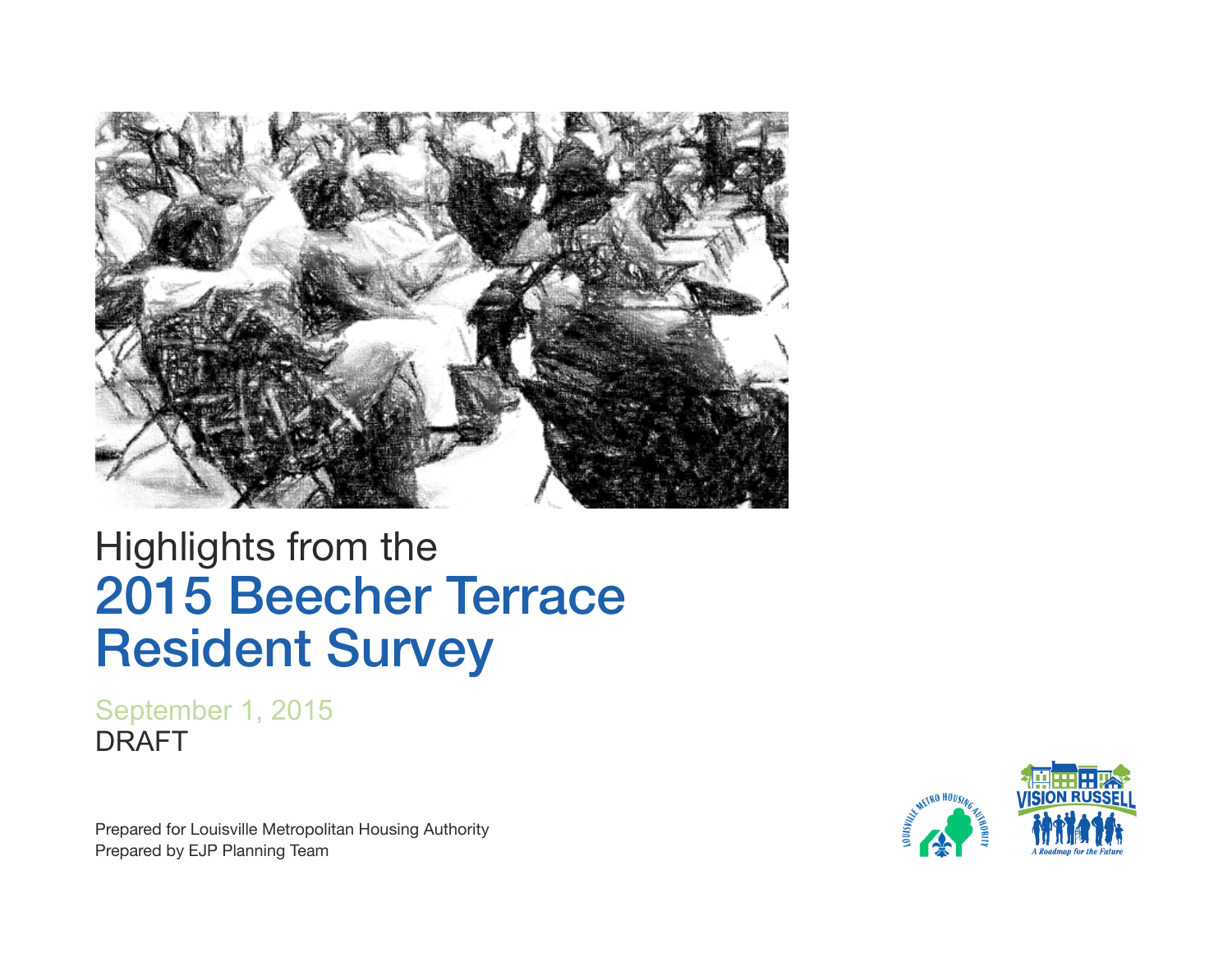### **SURVEY PURPOSE AND PROCESS**

As part of the Choice Neighborhoods Initiative (CNI) Planning Process for the Beecher Terrace housing site and surrounding Russell Neighborhood, the Louisville Metro Housing Authority (LMHA) developed and conducted a survey of the heads of household currently living in Beecher Terrace. The survey was conducted by LMHA Resident Services staff during April and May 2015.

*The response rate for the survey effort was 78%, or 544 out of 697 households.*

Survey question topics included employment; neighborhood safety, resources, and services; transportation; children and youth;

health; housing preferences for future redevelopment; and community involvement. The survey data was supplemented by LMHA administrative data on Beecher Terrace residents (as of March 2015) and 2014-15 school enrollment data from Jefferson County Public Schools (JCPS).

This summary is an excerpt of a larger Existing Conditions Assessment that is being developed for the CNI planning process. These survey results will be used to inform the development of the Russell Transformation Plan.

# **HOUSEHOLD CHARACTERISTICS**

As of March 2015, there were 697 households living at the 768-unit Beecher Terrace, an occupancy rate of 91%. On average, households have lived at the site for 12 years, and 40% have lived there for more than 10 years. A total of 1,331 people live within these households, with an average household size of 1.9. Thirty-seven percent (37%) of households have children, and 80% of households are female-headed.

Beecher Terrace residents are predominantly Black (96%) and non-Hispanic (3 residents are Hispanic). The average age of residents is 28.5. Fewer than half (44%) of Beecher Terrace residents are children and 8% are 62 years or older.



*Source: LMHA Resident Administrative Data*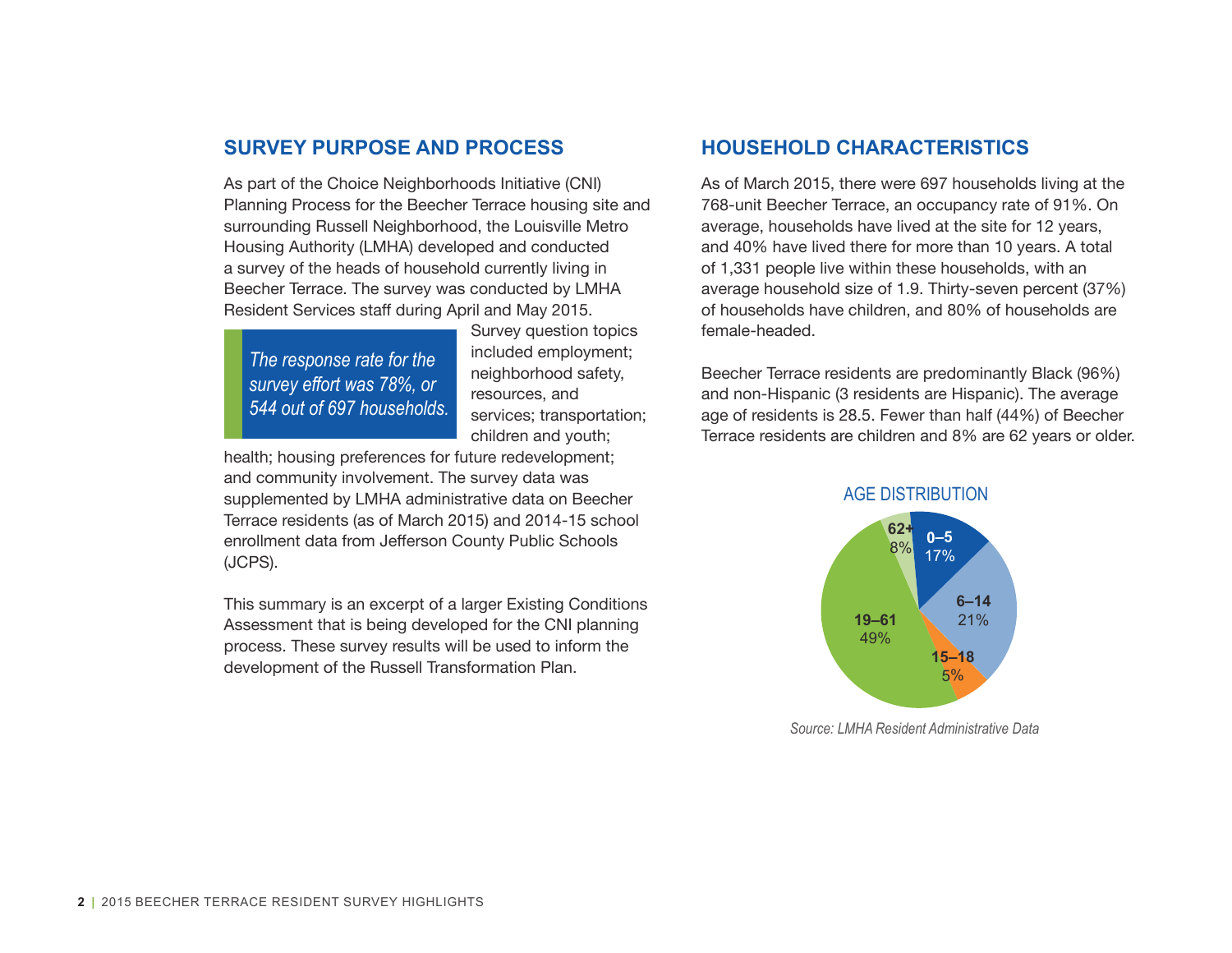### **INCOME AND EMPLOYMENT**

Median household income at Beecher Terrace is \$5,885. This is 41% of the median household income for Russell (\$14,209), and 13% of the median household income for Louisville Metro (\$44,159). The most common sources of household income include Supplemental Security Income (22%), earnings from employment (17%), and Social Security (16%).

According to resident survey data, 44% of Beecher Terrace heads of household are not in the labor force, 37% are unable to work and 7% are retired. Only 13% of heads of households are employed full time (35 hours or more); another 15% are employed part-time or seasonally. Among those who are in the labor force, the unemployment rate is 52%.

Just over a quarter (28%) of respondents reported that they are unemployed but looking for work. Among this group, the most common barriers to work include: lack of affordable childcare (35%), transportation (27%), and a lack of a high school diploma or GED (12%). Of those who reported looking for work, the most common fields of interest are health care (24%), restaurant/food services (18%), and hospitality (16%).

Survey findings point to a need for financial education and literacy services. Forty-one percent (41%) of households do not have a bank account, including 16% who use

check cashing services with per transaction based fees; 35% of households who are employed report not receiving the Earned Income Tax Credit in their last tax filing, a potentially overlooked source of income or reduction of tax burden for eligible households. Sixteen percent (16%) of respondents indicated a need for budgeting and financial literacy services.

#### MEDIAN HOUSEHOLD INCOME

| <b>Beecher Terrace</b> | \$5,885  |
|------------------------|----------|
| Russell Neighborhood   | \$14,209 |
| <b>West Louisville</b> | \$21.699 |
| Louisville             | \$44,159 |

*Sources: LMHA Resident Administrative Data, American Community Survey 2013 5-Year Estimates*



#### *Source: Beecher Terrace Resident Survey*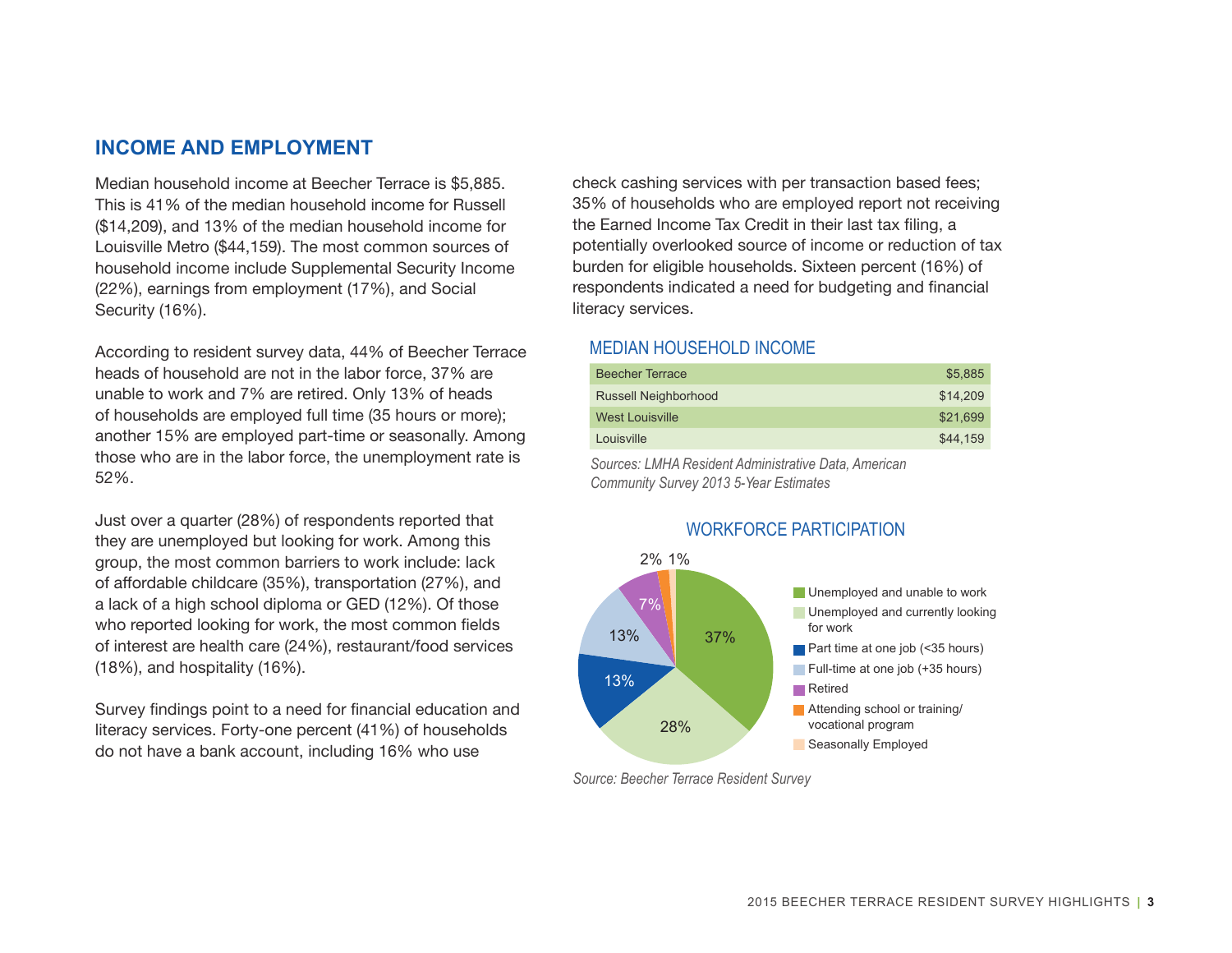#### **ADULT EDUCATION**

Almost a third (31%) of Beecher Terrace heads of household do not have a high school degree or GED. Twenty percent (20%) of heads of household have some college but no degree, and 5% have a postsecondary degree. Two percent (2%) of households are currently enrolled in GED or adult education classes, and 10% of households indicate an interest in future enrollment. Seven percent (7%) are currently enrolled in a 2- or 4-year college, and 16% expressed interest in future enrollment. Fifteen percent (15%) of households report having adults with difficulty with basic math, reading, and/or writing.

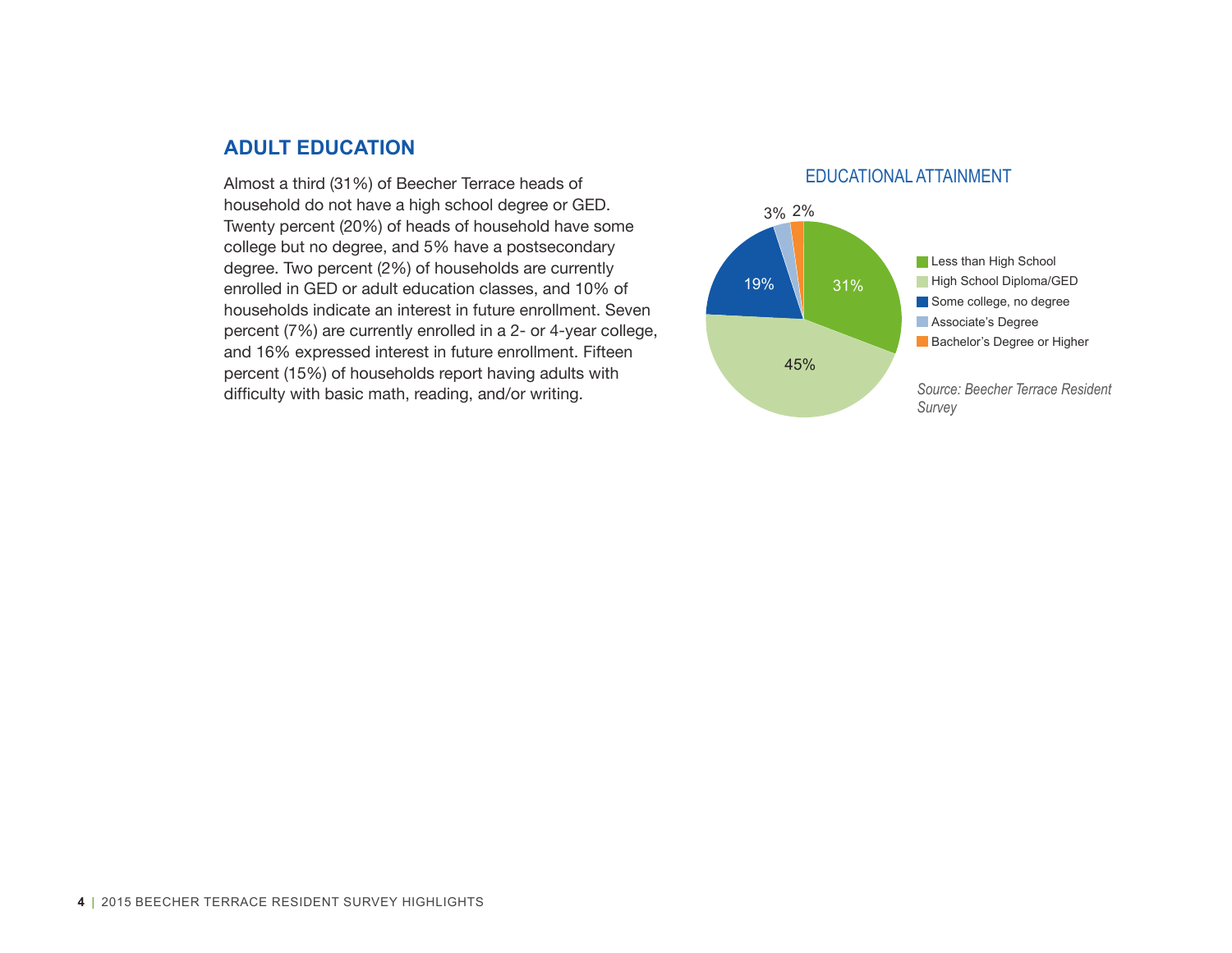# **HEALTH**

Self-reported health is good for adults and very good for children: 61% of heads of household report excellent or good health, and 95% of parents report excellent or good health for their children. However, adults report high rates of chronic health conditions: 43% of heads of household report high blood pressure or hypertension, 26% have asthma, 27% have arthritis, 15% have extreme stress or anxiety, and 10% suffer from depression. A third of parents report that at least one of their children have asthma.

While both adults and children nearly have universal health insurance coverage (97% and 98%, respectively), one in five households most frequently seek care from a hospital emergency room despite other nearby options for health care. Residents report that the most common challenges to accessing quality health care are cost (25%) and transportation (24%), and the most common unmet health

need is dental services (12%).

Eighty one percent (81%) of Beecher Terrace adults and 97% of children report engaging in 30 or more minutes of activity at least three times per week. Almost half (47%) report no barriers to physical activity, 15% report a lack of places to walk or exercise, and 13% express a concern about safety. Twenty percent (20%) report health conditions, and 16% report a physical disability as a barrier to physical activity.

With regards to the recommended guidelines for healthful eating, 11% of adults and 15% of children eat the recommended five or more servings of fruits and vegetables daily, while 49% of households indicate there is no specific reason for not eating more fruits and vegetables, and 27% cite cost as a barrier.



*Source: Beecher Terrace Resident Survey*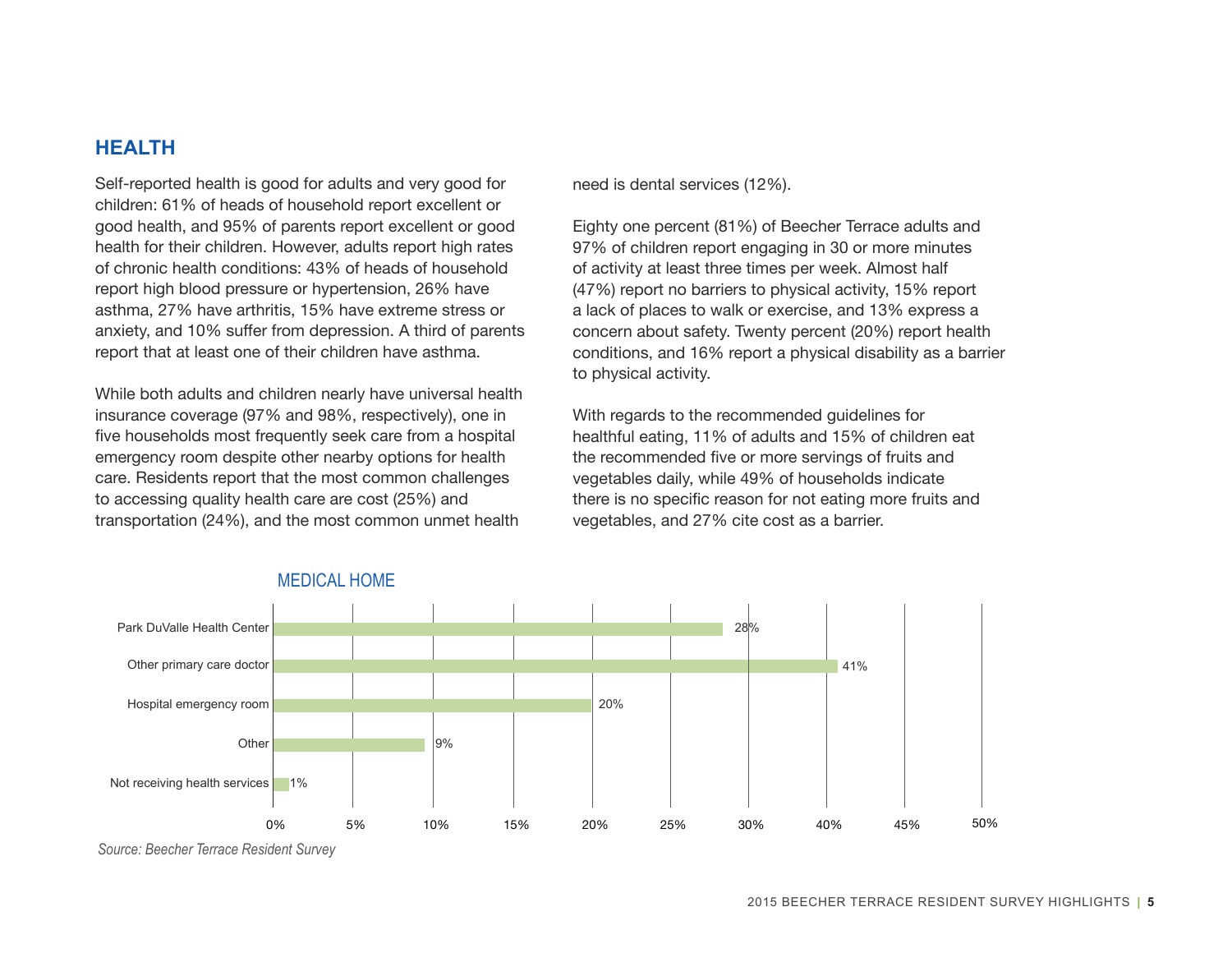#### **SERVICE AWARENESS AND UTILIZATION**

A majority of Beecher Terrace heads of households are aware of major community partners providing services in the area, including: the Park DuValle Community Health Center (71%), the Baxter Community Center (70%), the Nia Center (63%), the Urban League (60%), and the Western Library (54%). However, only a fourth of families are aware of the Beech after school tutoring program and 22% are aware of the Junior Achievement program. Overall, about half of those who are aware of services used them, and the satisfaction rate among those who used the services is very good.

The services households most report needing are computer training (25%) and transportation assistance (21%); 26% of households indicate they do not need any services. About a third (32%) of households report having at least one person in their household with a special need, most commonly a physical disability (21%). Among households reporting a special need, 43% report they do not need any services to assist them in managing their daily activities, but 21% report needing better transportation options, 17% report needing an accessible housing unit, and 15% report needing access to treatment or medication.

# **CIVIC ENGAGEMENT AND SOCIAL NETWORK**

A majority (75%) of respondents do not participate in any neighborhood associations or organizations, though about half (52%) expressed interest in participating in a Russell neighborhood association. When asked about their sense of commitment and belonging to the neighborhood, households report the following:

- *• 56% agree they think of their neighbors as good people*
- *• 53% agree most of their neighbors know them*
- *• 48% agree they are working to improve their neighborhood*
- *• 45% agree they feel at home in the neighborhood*
- *• 40% agree people around here are willing to help their neighbors*
- *• 40% agree this is a close knit neighborhood*
- *• 39% agree they feel different than most people in the neighborhood*
- *• 37% agree the neighborhood is a good place to live*
- *• 36% agree that people in the neighborhood get along with each other*
- *• 36% agree they feel included in neighborhood activities*
- *• 35% agree their neighbors are working to make the neighborhood a better place*
- *• 33% agree they feel they belong in the neighborhood*
- *• 32% agree their neighbors are good role models for their children*
- *• 30% agree it is very important to them to live in the neighborhood*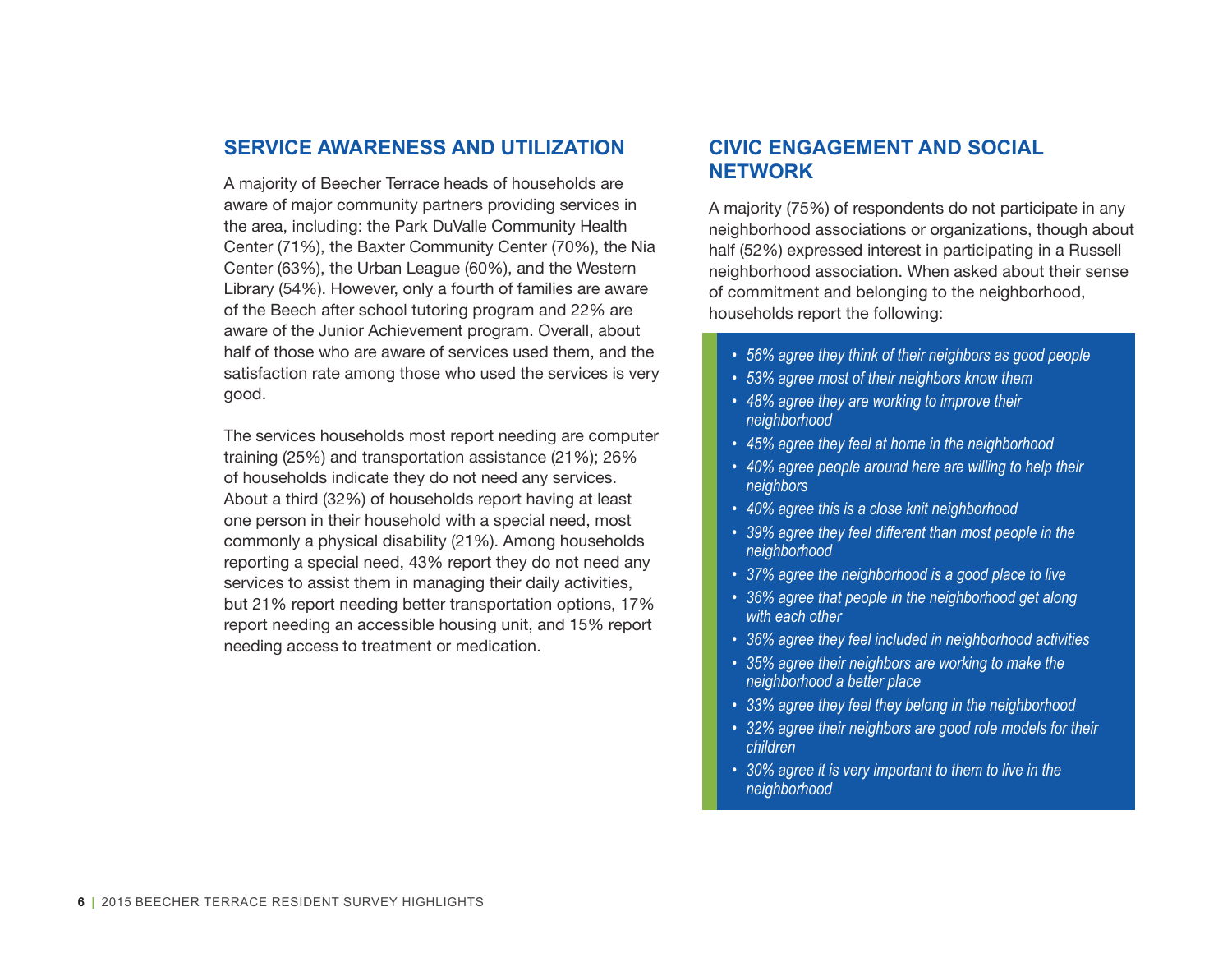# **CHILDREN AND YOUTH**

Twenty-two percent (22%) of Beecher Terrace households have children ages 0-5, representing 232 children. While 74% of these children are enrolled in early learning programs, Jefferson County Public Schools (JCPS) report that less than half of Beecher Terrace children (42%) enter school kindergarten-ready.

The four hundred (400) school-aged children at Beecher Terrace attend more than 50 schools in Jefferson County. The most commonly attended schools are Coleridge-Taylor and Roosevelt Perry elementary schools (in the Russell neighborhood), Highland Middle School, and Ballard

High School in East Louisville. Overall, parents indicate satisfaction with the quality of the schools their children attend, with 83% rating them as excellent or good.

Almost half of parents (48%) report participating in the PTA at least occasionally - 45% cite barriers to increasing their involvement in their child's school, including transportation (23%), times of meetings/events (15%), and the school location being far from home (14%). A large majority of parents (85%) say that they, or someone in their household, regularly reads to their children ages 0-7.



#### EARLY LEARNING PROGRAM ENROLLMENT

Roosevelt Perry 17% and 17% Byck and the state of the state of the state  $8\%$ Other 50% and the state of the state of the state  $50\%$ MIDDLE Highland Middle 74% Other 26% and 26% and 26% and 26% and 26% and 26% and 26% and 26% and 26% and 26% and 26% and 26% and 26% and HIGH SCHOOL Ballard High 57% and 57% Central High School 8% Other 35% and 35% and 35% and 35% and 35% and 35% and 35% and 35% and 35% and 35% and 35% and 35% and 35% and

Coleridge-Taylor 25%

2014-15 SCHOOL ENROLLMENT AMONG BEECHER

TERRACE STUDENTS, GRADES K-12

*Source: Beecher Terrace Resident Survey*

*Source: Jefferson County Public Schools*

**ELEMENTARY**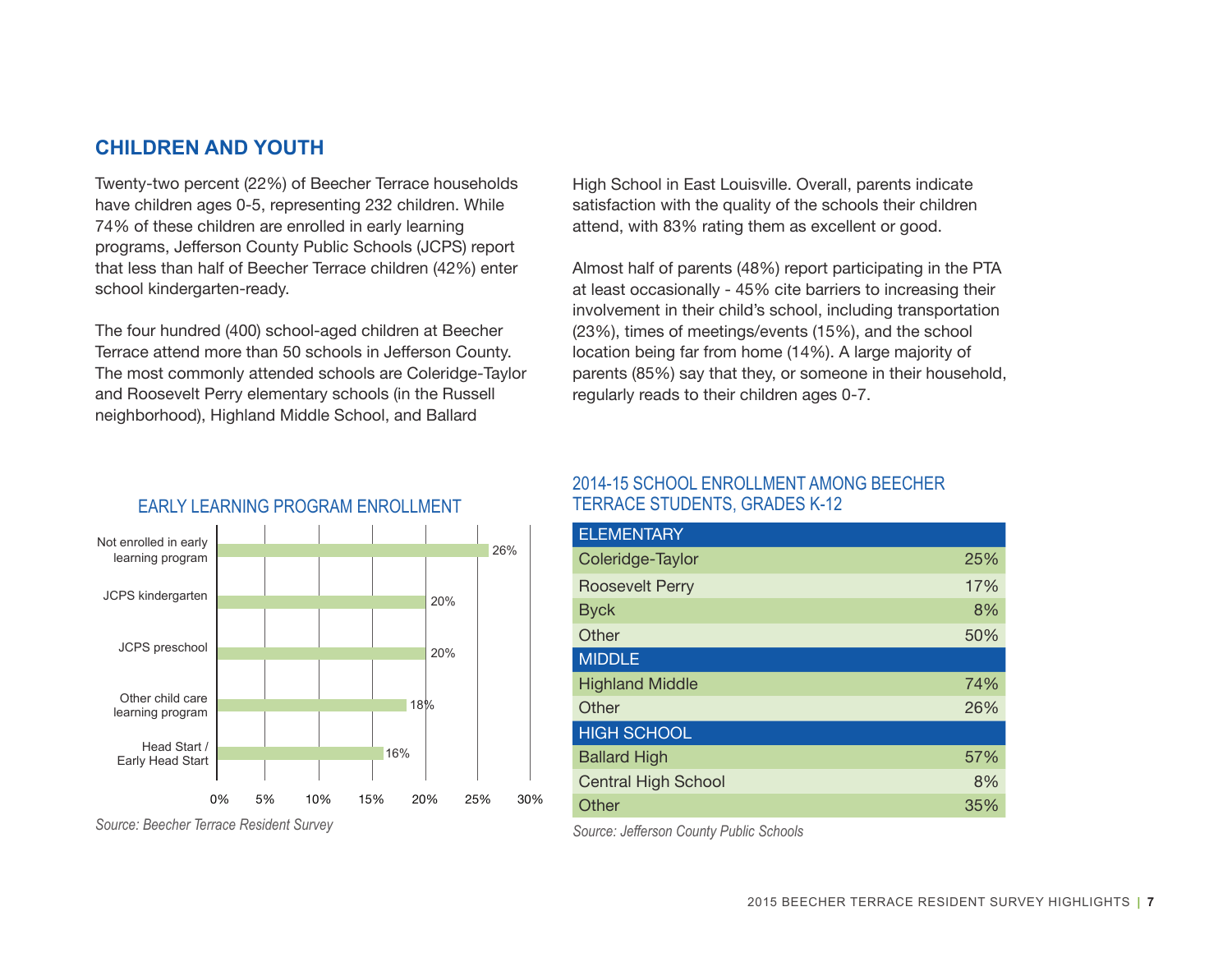Safety at school and safety while getting to school are common concerns among parents - 59% of parents do not feel that their children are safe walking to school or the bus stop, 47% do not feel they are safe on the school bus, and 36% do not feel they are safe while at school. Among the 14% of parents who indicated concern about their children dropping out of school, many cited concerns about safety at school, on the bus, or in the neighborhood.

Thirty percent (30%) of Beecher Terrace households report that their school-age child has a special need (primarily behavioral), 14% of parents express concern that their child might drop out of school, and 31% of parents have a child that got in trouble at school at least twice in the past year. But students appear engaged in a range of supportive activities during out of school hours, as 79% of youth are enrolled in at least one type of youth program.

# **NEIGHBORHOOD RESOURCES**

Respondents identified housing affordability (63%), access to public transportation (58%), and location near downtown (57%) as the neighborhood's greatest assets, but expressed overwhelming concern about neighborhood crime and violence (87%). Only a small percentage (4%) felt that parks/recreation are strong neighborhood assets, and when asked what features are needed in nearby parks, the most common responses are picnic/barbeque area (64%), ball court or field (57%), playground/tot lot (48%), swimming pool or swimming lake (44%), and walking/ running path (42%).

About a quarter of households (26%) do not have access to the internet, and 38% access the internet via a smart phone. Sixty-nine percent (69%) of households indicate they would be very or somewhat likely to use a neighborhood computer center if one were built.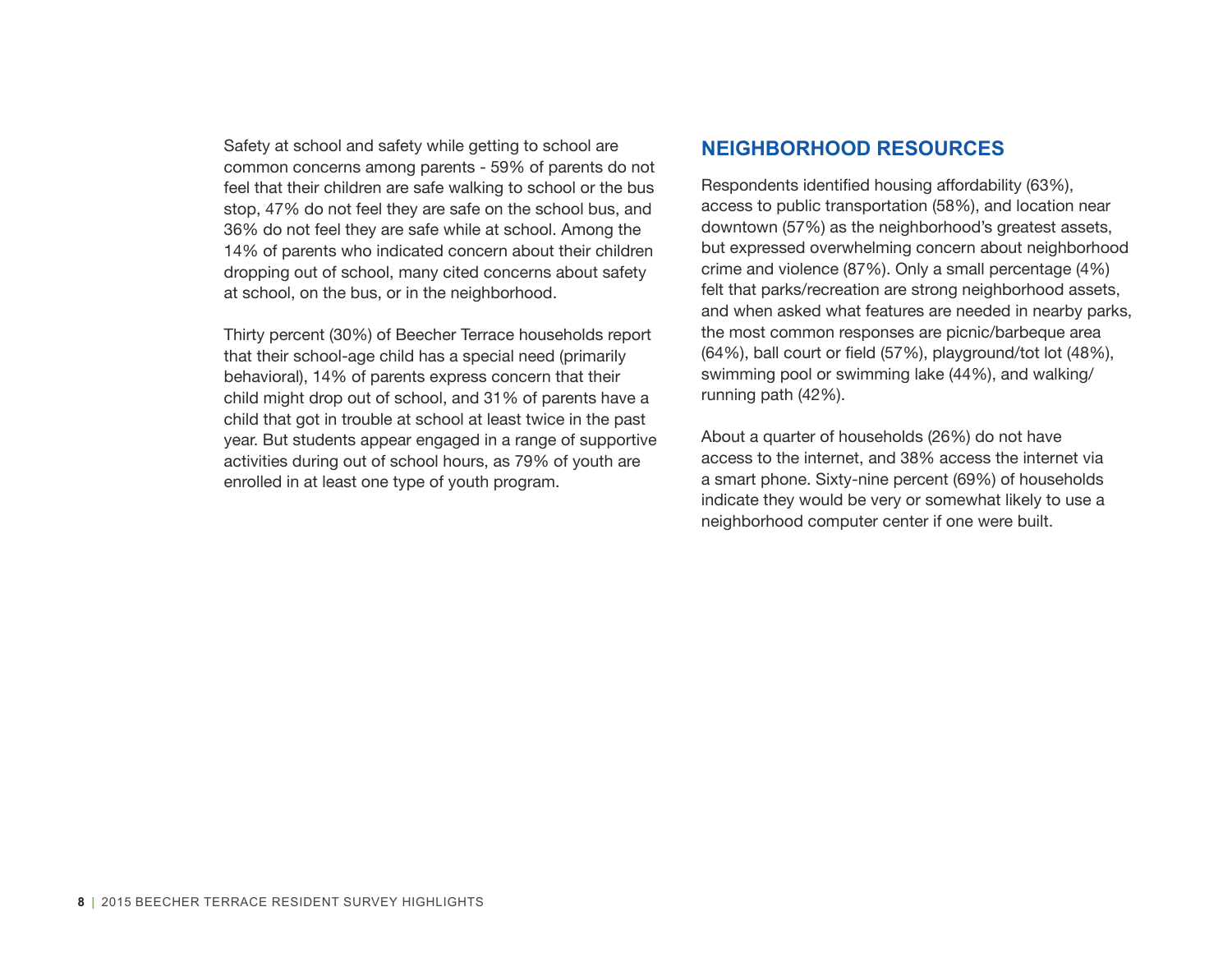# **MOBILITY AND TRANSPORTATION**

About a quarter (26%) of households have at least one drivable car. Most households use public transportation as their primary mode of transportation (64%). A majority (76%) said that transportation is not a problem when trying to get around.



#### TRANSPORTATION ACCESS

#### **PUBLIC SAFETY**

Respondents indicated they feel very or somewhat unsafe: during the day (41%), during the night (67%), in the walkway between units (58%), walking to and from the bus stop (41%), and in the parking lot (45%). Even inside their own apartment unit, one in five (21%) households report not feeling safe.

Most residents (71%) report that crime frequently occurs in the neighborhood (1–2 times per week) and many households report that they or someone they know have experienced the following crime in their current home or neighborhood: gun shots (71%), murder (41%), or sale and/



#### FEELING OF SAFETY

*Source: Beecher Terrace Resident Survey*